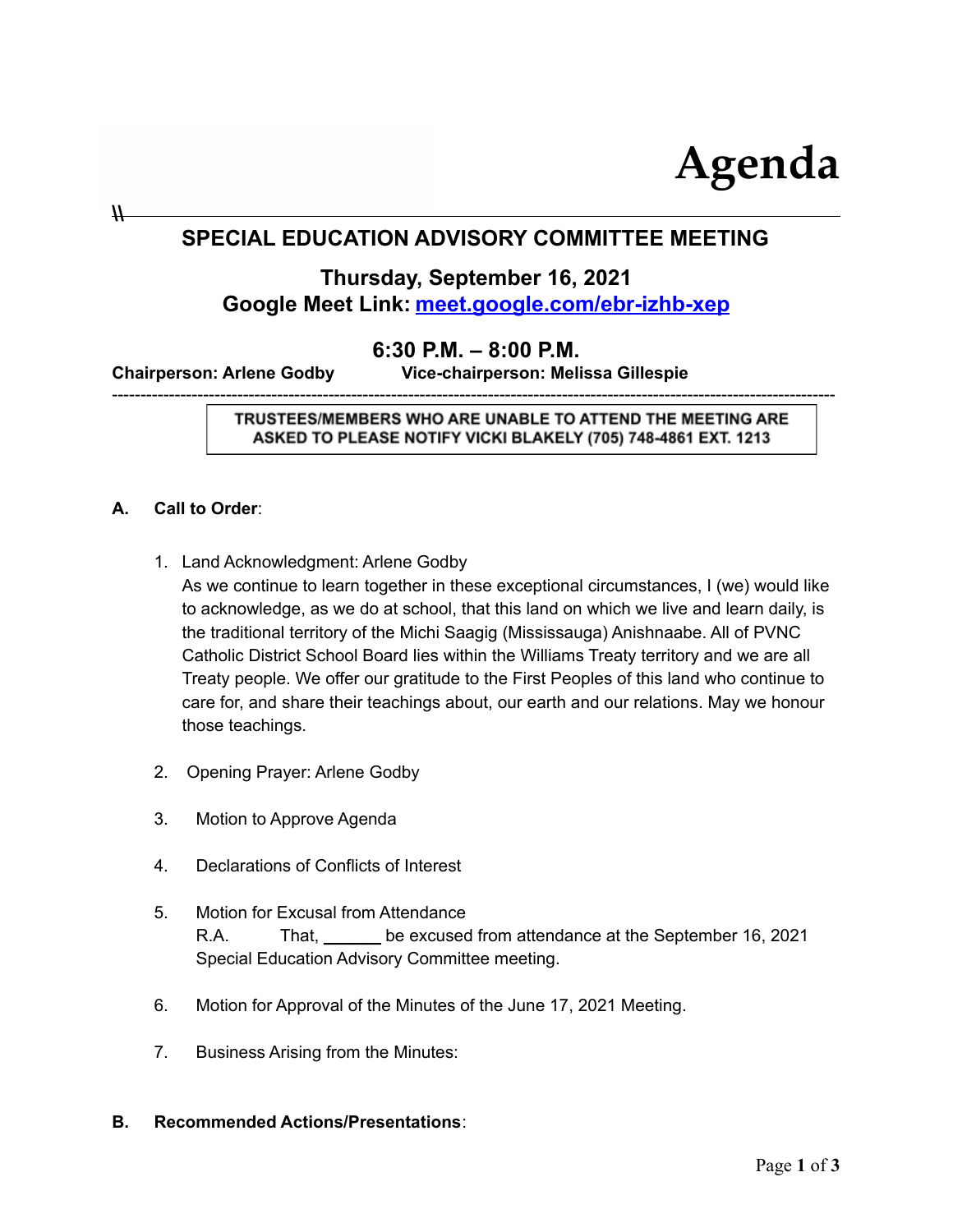- *1.* Remarks: Chairperson, Arlene Godby
- 2. Remarks: Superintendent of Learning/Special Education Services, Laurie Corrigan
- 3. Update from Trustees, Helen McCarthy and Emmanuel Pinto
- 4. Return to School 2021 Summer Learning Program 2021 Laurie Corrigan and Jennifer Angelo
- 5. Equity Census Jeannie Armstrong, Superintendent of Education

### **C. Discussion Items:**

- A. SEAC Meeting Presentations:
	- 1.

From Presentations:

- i. What are the key learnings from the presentation?
- ii. What do parents need to know?
- iii. What options exist to get this information to parents?
- iv. How can SEAC support parents in this process?
- v. What can your associations/organizations add specifically to the learning today if any?
- B. Correspondence Items:
	- 1. Letter from Assistant Deputy Minister of Education Claudine Munroe
	- 2. SEAC Letter to Board of Trustees
- C. Information Items:
	- 1.
- D. Old Business:
	- 1. Topics for next Year Return to School, Transitions, PAAC Survey, Mental Health and Wellbeing
- E. New Business:
	- 1. Other Topics for Consideration
- **D. Next Meeting**: